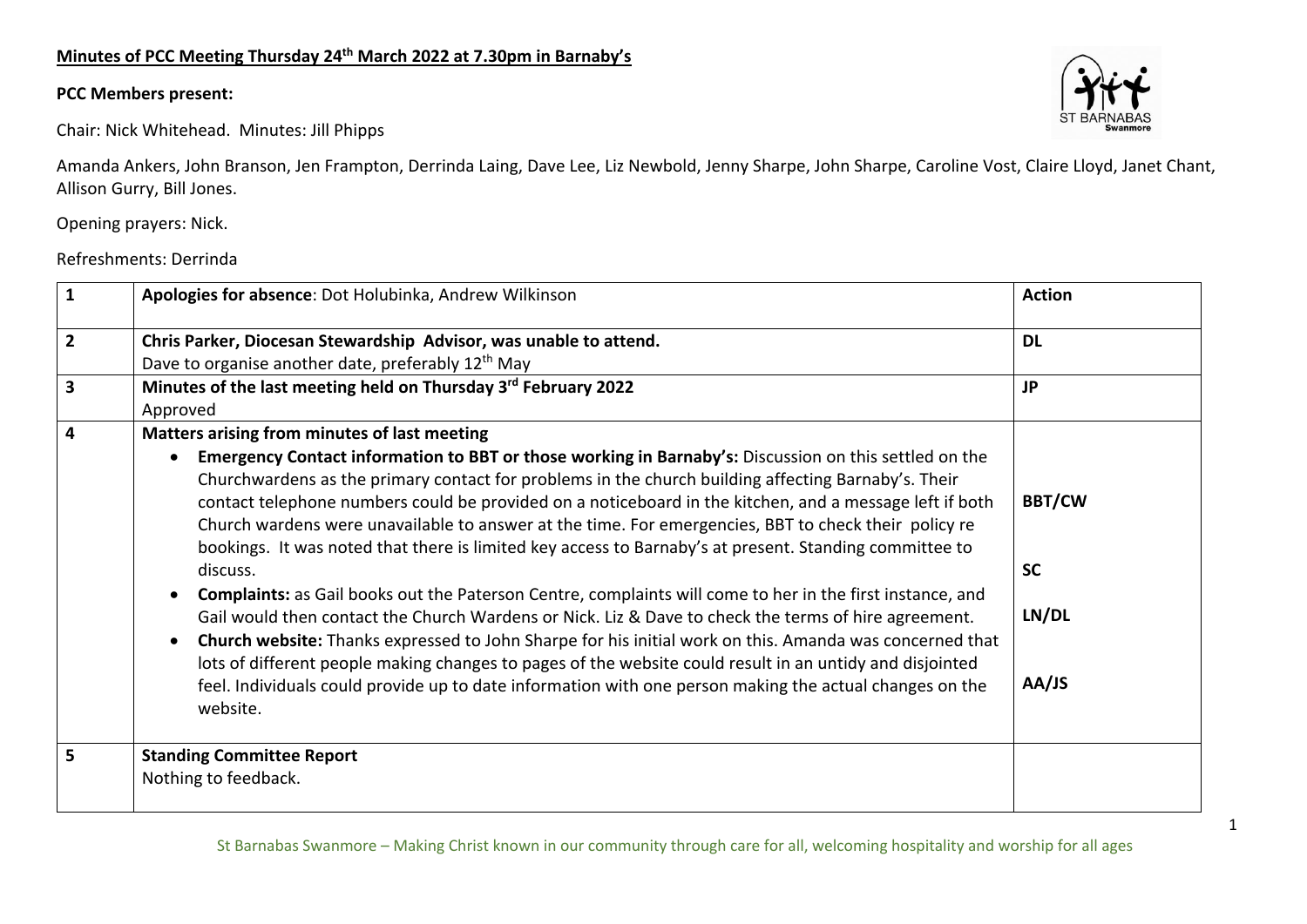| 6              | <b>Vacancy Planning</b>                                                                                                    |                               |
|----------------|----------------------------------------------------------------------------------------------------------------------------|-------------------------------|
|                | Bishop Jonathan came to our Deanery on Tuesday this week. He visited our Primary School and met the Worship                |                               |
|                | Council, then came over to Barnaby's for a coffee followed by a tour of the church. He met the Strimming team              |                               |
|                | and the brass cleaning team and left with a coffee in a Barnaby's mug. He is aware of our Vacancy.                         |                               |
|                | It was raised that we have not informed the congregation of our position regarding the appointment of a new                |                               |
|                | Vicar for the parish.                                                                                                      |                               |
|                | Amanda also suggested that we print an Easter card to advertise our services.                                              |                               |
|                | Action: Nick to write a note regarding the Vacancy. Nick, Hazel & Jill to review a draft Easter card and supply            | NW/HW/JP                      |
|                | correct information to Amanda asap. Amanda to print these; a team to insert the loose info into the new copies             | <b>Volunteers in the Link</b> |
|                | of the Swanmore Link, due for delivery on 4 <sup>th</sup> April.                                                           | for 4/4/22 afternoon          |
| $\overline{7}$ | Safeguarding                                                                                                               |                               |
|                | Caroline has signed up to the Diocesan Safeguarding dashboard which has thrown up some gaps in our policy and              |                               |
|                | procedure.                                                                                                                 |                               |
|                | Policy on recruitment of ex-offenders: there should be no discrimination for people with spent<br>$\bullet$                |                               |
|                | convictions. There are certain exceptions within a public protection sentence and it is wise to be aware of                |                               |
|                | these. Proposal: As a PCC we agree to adopt this policy statement in relation to ex-offenders. PCC                         |                               |
|                | agreed unanimously.                                                                                                        |                               |
|                | • Use of Social media: PCC must approve which types of social media are used.                                              |                               |
|                | Proposal: The PCC approved of the use of Facebook for advertising services and activities at St Barnabas. PCC              |                               |
|                | agreed unanimously.                                                                                                        |                               |
|                | Has the PCC ensured there is a named person to whom all who post on the Facebook page are accountable? This                |                               |
|                | person takes responsibility for other administrators using or posting information on the St Barnabas Facebook              | <b>JP</b>                     |
|                | site. There are a number of administrators. Jill to clarify the names.                                                     |                               |
|                | • Church Activities: There are a number of activities taking place either in the church buildings or in the                |                               |
|                | school, which are initiated and led by church members. These include: Pastoral Visitors, Sunday Club,                      | All those involved in         |
|                | Youth Alpha, Worship Wonders, Open the Book, the Toddler group (being set up to start after Easter                         | these activities              |
|                | 2022), and the Confirmation group, other activities such as Experience Easter and Experience Church for                    | BA, JP, SL, HW                |
|                | the school.                                                                                                                |                               |
|                | PCC endorsed all of these activities.                                                                                      |                               |
|                | Each activity needs - a role description for the leaders and helpers and a risk assessment.                                |                               |
|                | Training: 4 people need to do the Foundation course online by $7th$ April. Caroline has completed the leader-<br>$\bullet$ |                               |
|                | ship training course, Janet is booked onto the April course, Dave on the May course and Ben is also booking                | JC/DL/JB/CV                   |
|                | a place. The Domestic Abuse course can be done online.                                                                     |                               |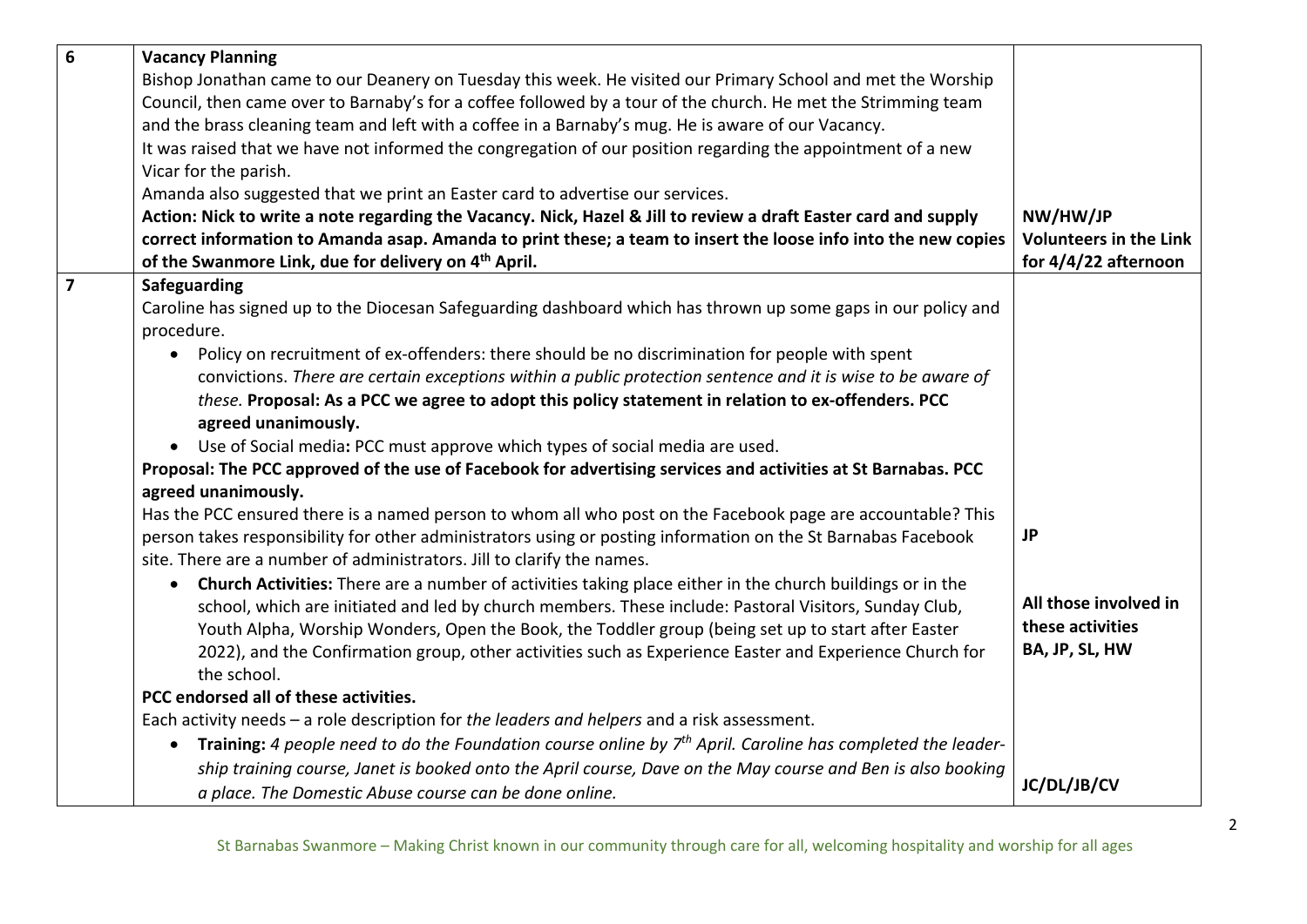|    | <b>Safer Recruitment:</b> The Safeguarding Action Plan identified a numbers of gaps for us in this area. Janet,<br>$\bullet$<br>Dave, John B and Caroline have completed the Safer Recruitment Course. They are looking to complete the<br>Safer Recruitment assessment tool which will pinpoint the areas that require PCC action.<br>Safeguarding Action Plan (SAP): The Parish Safeguarding Dashboard SAP dated 9 <sup>th</sup> March had been circu-<br>lated prior to the meeting. To give PCC assurance that they are working towards having everything in place<br>an updated SAP will be created and sent out prior to future PCC meetings. Proposal: As a PCC we agree to<br>adopt this current SAP. PCC agreed unanimously. | $\mathsf{cv}$                   |
|----|---------------------------------------------------------------------------------------------------------------------------------------------------------------------------------------------------------------------------------------------------------------------------------------------------------------------------------------------------------------------------------------------------------------------------------------------------------------------------------------------------------------------------------------------------------------------------------------------------------------------------------------------------------------------------------------------------------------------------------------|---------------------------------|
| 8  | APCM 27th April 2022<br>3 x3 year terms plus 1 x 1 year Casual vacancy are available. Nick advised PCC to think and pray about who to                                                                                                                                                                                                                                                                                                                                                                                                                                                                                                                                                                                                 |                                 |
|    | approach to be a PCC member.<br>The nomination forms are copied and ready for completion.<br>Those who are writing reports to send them to Jill asap.                                                                                                                                                                                                                                                                                                                                                                                                                                                                                                                                                                                 | <b>ALL</b>                      |
| 9  | Finance - Budget for 2022<br>• Andrew had sent a report to PCC, and also some comparison information on giving across the Deanery.<br>Bishops Waltham St Peter's had the highest number of 'givers' in the Deanery with Swanmore second and<br>Curdridge third.<br>Information from a National Church Survey in 2019 identified that one third of Anglicans do not give to their<br>church at all. 40% have never been asked to give, 50% of Anglicans have never been asked to review their giving.<br>Our average giving is £13 pp.                                                                                                                                                                                                 |                                 |
| 10 | Property<br>Quinquennial: Janet is still trying to find an Architect to conduct our quinquennial, and having to go<br>further afield to find one.<br>Roof repairs: these are now done on the corner ridge of the Link, although one or two other tiles are<br>loose.<br>Path in front of the Paterson Centre: thanks were expressed to John Branson for all his work on lifting and<br>$\bullet$<br>clearing the slabs of the path.<br>Barnaby's Planning Permission: this has now been received from Winchester and is on the Faculty and in<br>the hands of the Chancellor.<br>Guttering at the back of church: it was noted by John Branson that this needs replacing.                                                             | JC<br><b>Standing Committee</b> |
| 11 | <b>Mission Giving 2022</b>                                                                                                                                                                                                                                                                                                                                                                                                                                                                                                                                                                                                                                                                                                            |                                 |